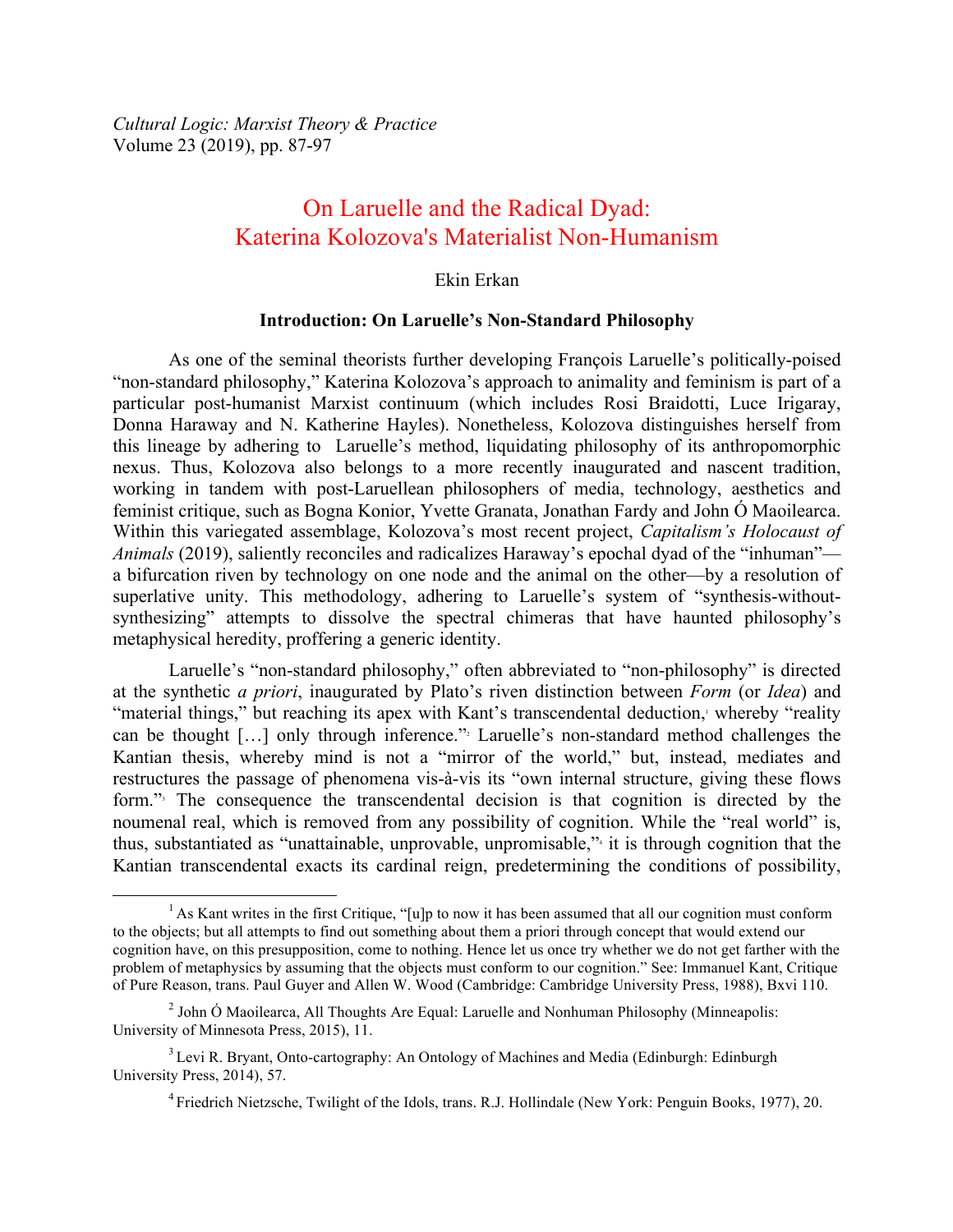according to which all that is empirical conforms. Laruelle's Marxist verge reveals itself within the "non-standard" critique, which is not solely concentrated towards the prevalence of the transcendental decision, but, in turn, ruptures how philosophy has historically been subject to a kind of constitutional capitalist alterity, "proper to mastery."<sup>5</sup>

Laruelle avoids engaging in this "transcendental decision," reverting to Parmenides' Eleatic ontology of the One, whereby "[e]ach one of these [dyads] is by and large treated as an *a priori* possessing an identity," whereby "ontological difference becomes the unilateral duality of Being and being." Contra Kant, under Laruelle's system, the unilateral duality (of "Being" and "being") is both *contained in* and, consequently, *occluded from* the subject; Laruelle's philosophy of univocal immanence is purged of the antinomies coloring the metaphysical enterprise, which Laruelle terms the "principle of sufficient philosophy." Consequently, as Maoilearca aptly remarks, Laruelle's is a *representationalist* critique, whereby the function of non-standard philosophy is to "integrate" philosophical distinctions back into the Real, rather than "reduce, replace, or eliminate" them, thus instating a democratic and immanent revision whereby no view is superior to, or transcends, the other.<sup>7</sup> Where Deleuzian immanence relies upon the multiplicity of micro-processual thought (e.g. rhizomes, assemblages, networks), Laruellean immanence is neither based on heterogeneity nor on distinction but, co-opting the Althusserian realist manifesto of "determination in the last instance," is predicated on the commonality of the Real, so as to subjugate Being to genericity.

## **The Laruellean Real and Quantum Superpositioning**

Having thus abridged the foundations of Laruelle's "non-standard" methodology, we are now more aptly prepared to properly analyze Kolozova's non-humanist Marxian tactility—an ambidextrous materialist task of mending machine with animal while, synchronously, eluding the circuit of auto-referential abstraction, so as to to recover "use value" from its subjection to "becoming-surplus." However, before fully committing to this scrutiny, let us more closely distinguish the operative prowess of Laruelle's Real. The Laruellean Real is perhaps best understood via deferral to quantum mechanics, to which Laruelle's system is heavily indebted. The "double slit" quantum experiment evidences that observation has non-trivial effects on both the instruments of observation and on the pre-established macroscopic Newtonian "worldview," whereby predictability and causal laws are provisioned as all-determining.<sup>8</sup> Quantum mechanics' "observation effect" evidences that there subsists an atomic "superpositioning" that we, as

<sup>&</sup>lt;sup>5</sup> Francois Laruelle, Struggle and Utopia at the End Times of Philosophy, trans. Drew S. Burk (Minneapolis, University of Minnesota Press: 2012), 239.

<sup>6</sup> Alexander Galloway, "Autism of Reason," Angelaki 19.2, Laruelle Does Not Exist (2014), ed. Anthony Paul Smith, 77.

 $<sup>7</sup>$  John Ó Maoilearca, All Thoughts Are Equal, 11.</sup>

<sup>&</sup>lt;sup>8</sup> As Niels Bohr and Werner Heisenberg's Copenhagen Interpretation of quantum mechanics and Uncertainty Principle disclose, the quantum world is that which is depicted a topos of uncertainty and probability; "[t]he double-slit experiment had shown that even single particles appear on occasion to follow a trajectory from the particle emitter through both slits, interfering with itself, creating a wave-like pattern, the signature of interference, on the sensor [....] the Uncertainty Principle states that it is impossible to know with absolute certainty the position and momentum of a particle." For further literature tying aesthetics with perception and demonstrating its relationship with Laruelle's "Vision-in-One," see Jonathan Fardy, *Laruelle and Art* (London: Bloomsbury Academic, 2019), 79-116.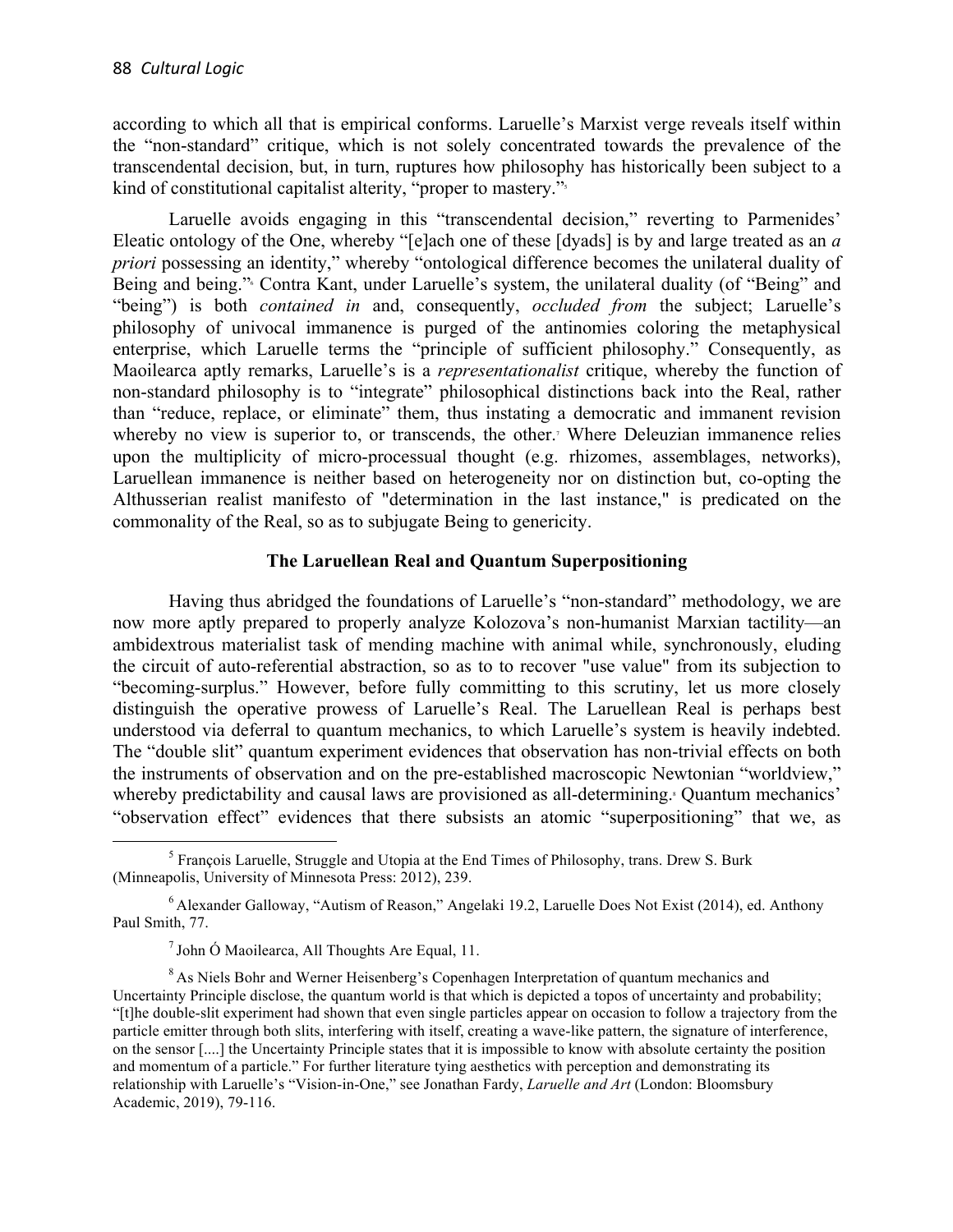observers, are denied epistemic access to. This "observation effect" transpires in Laruelle as the "Vision-in-One," whereby the Real is both all-determining and immanently conditioned, so that we are denied epistemic access to it. Consequently, the Real finds itself "cloned," by the material/physical world. As it applies to thought and theorization, "non-philosophy's" axiomatic force transpires as the "cloned" condition of the force of the immanently Real on thought.<sup>9</sup> Accordingly,

"[n]on-philosophy has two aspects: on the one hand, it reduces philosophy to a state of whatever material; on the other hand, it announces new positive rules (which are non-philosophical but deduced from vision-in-One) of the labor of this material. By presenting these rules without yet founding them, we are giving a very succinct and elementary idea of their founding, which is vision-in-One."<sup>10</sup>

It is on the grounds of materiality as a transcendental continuum, allineated between the animal and technological, that Kolozova turns to Haraway's work on socialist feminism and the cyborg, both radicalizing (and, eventually, problematizing) Haraway. In "Manifesto for Cyborgs: Science, Technology, and Socialist Feminism in the 1980's," Haraway urges that the subjugated bodies and "decentered selves" $\cdot$  of post-humanist production ought to seize the (originary) means of capitalist militarism, for both the animal and the human have become unavoidably "hybridized" with technology. Haraway's dyad, distinguished by the nodes of animality and the machinic, formulates the fundamental crux for Kolozova's project, as she transcends Haraway's posthumanism. Haraway's posthumanist premise is eclipsed by its failure to transcend its latent graft of superior and exploitive positioning—throughout Haraway's oeuvre, the intellect overdetermines its prelingual counterpart, the body. Kolozova's feminist and *non*-human (as opposed to post-human) task is that of a non-Euclidean transformation, as she seeks to further Laruelle's work on Marx<sup>12</sup> through a "radical decentering," avoiding the capitalist coordinates of posthumanist discourse, which so often lapse into transhumanism. Kolozova's project echoes Marx and Laruelle's post-philosophical critique on philosophy/the transcendental as ancillary and subservient to the atavism of subject-centered knowledge (which is, in turn, underpinned by the ambitions of science and the linguistic partition). Advocating for theory's adoption of an under-determination of the human, Kolozova's "non-human" retreats from that which binds

 $9$  Thus, non-philosophy is identified with the suspension of standard philosophy's Philosophical Decision (or the determination of the Kantian "transcendental"); therefore, "thought is produced and determined-in-the-lastinstance by the One, which is not a thought." See: Anthony Paul Smith, Laruelle: A Stranger Thought (London, Polity Press: 2016), 47.

<sup>&</sup>lt;sup>10</sup> François Laruelle, Philosophy and Non-Philosophy, trans. Taylor Adkins (Minneapolis: Univocal Publishing, 2013), 11.

<sup>&</sup>lt;sup>11</sup> Katerina Kolozova, Capitalism's Holocaust of Animals: A Non-Marxist Critique of Capital, Philosophy and Patriarchy (London: Bloomsbury Academic, 2019), 2.

 $12$  Laruelle's work on Marx, as we shall further demonstrate, departs from the standard lineage of Marxian literature by evacuating from humanism as anthropocentric thought and based on gestures of exchange between the Real and thought. In Laruelle's "non-Marxist" system, humanity is conceived of as an "identity-in-the-lastinstance," and as one amongst many that, coupled with the aforementioned "determination-in-the-last-instance," evinces a fundamentally materialist vulnerability, whereby the human becomes a category of contingency rather than an Absolute.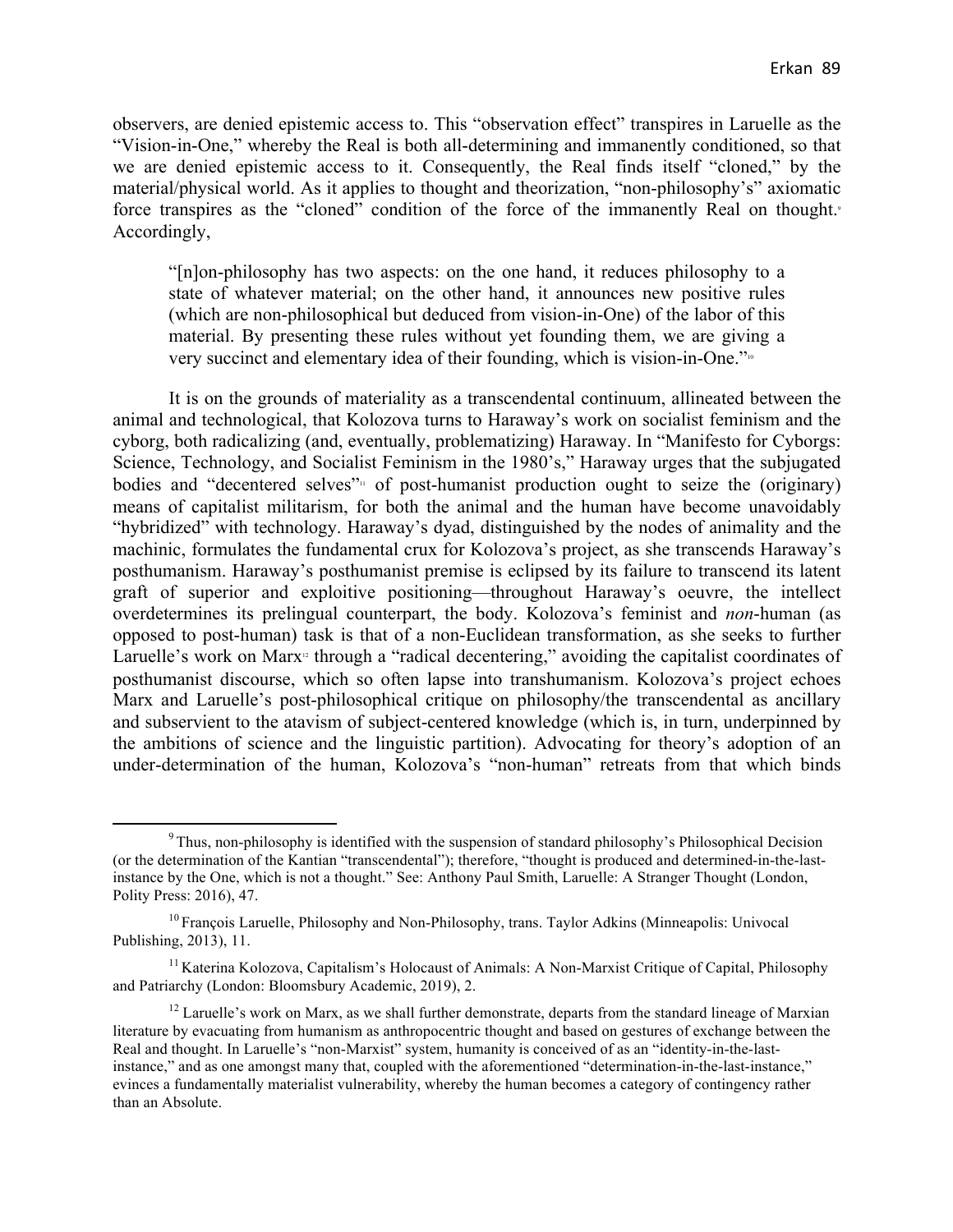Haraway to Kant's Transcendental Decision: the ascendency (of the Real) to intellectual faculties.

## **Kolozova's Marxian Non-Human**

What Kolozova *does* retain from the Marxist-feminist post-humanist tradition is a conception of the "inhuman" that resists identification with the flat-surfaced intelligence of the anthropomorphic *Übermensch* (as it encroaches and inches closer to AGI). It is this "element of inanity," or the "gaping real," which, at the "heart of selfhood," escapes both meaning and philosophy, but is exploited by Marx's M-C-M circuit. This alterity is that which Kolozova preserves as outthrust of the pre-linguistic departure. Haraway's cyborg is the figure of adulterated boundaries, illuminating "pollution and monstrosity"<sup>4</sup> as the irredeemable hybrid condition of animality and the automaton of signification.

The cyborg also permits us to conceive of the non-human as feminist figure disrupting standard homologies of exchange, whether these be the treatment of women as transactional commodities, as in "marriage exchange(s),"<sup>15</sup> or manifest in the ontological order undergirding Capital. Kolozova purposes this "remainder" as her theoretical fulcrum, as it is the vestige that escapes sense-conditioning and the teleological transhumanist purpose of "humanity transcending itself."<sup>16</sup> The transcendental is made into a literal transhumanist inclination within today's discourse and research re: technological extension and libidinal maximization, as demonstrated by transhumanist NBIC fantasies of mind-uploading, life-prolonging and prosthetic extension.

Throughout, Kolozova recalls Marx's erudite 1844 "Critique of Hegel's Philosophy in General." It is here that Marx identifies in Hegel the apex of the fallacy and the point of philosophical climax where an expenditure of animality is exchanged for the asymptotic teleological arrow that is *Geist* ("world-spirit"). For Kolozova, transcending the expenditure of such rationalist idealist insistence, "triumphing materiality and nature," is critical for formulating a true "[p]olitics of the non-human" and carving a post-capitalist vision of "society and its socialist response." $\pi$  If it is Kant's Transcendental Decision that assumes the hypothetical suspension of causal necessity, whereby unification precedes experience as the transcendent reality produced by philosophy via the destruction of representation, then we see how the Kantian principle of causality re-emerges in Hegel's immaterial teleology of a transcendent world-spirit. This is exactly why it is Hegel whose philosophically occupies the nexus of Marx's critique, reified in Kolozova via the materialist and scientific post-philosophical treatment of the non-human. Kolozova's Marxian vigor readily combats Hegel's conquering of nature by way of its annihilation, which yields the "transformation into the 'Idea in and for itself,' or "the selfrealisation of the Absolute."<sup>18</sup>

 

<sup>13</sup> Katerina Kolozova, Capitalism's Holocaust of Animals, 3-4.

<sup>14</sup> Ibid., 27.

 $15$  Ibid.

<sup>&</sup>lt;sup>16</sup> Katerina Kolozova, Capitalism's Holocaust of Animals, 14.

 $17$  Ibid., 20.

 $18$  Ibid., 21.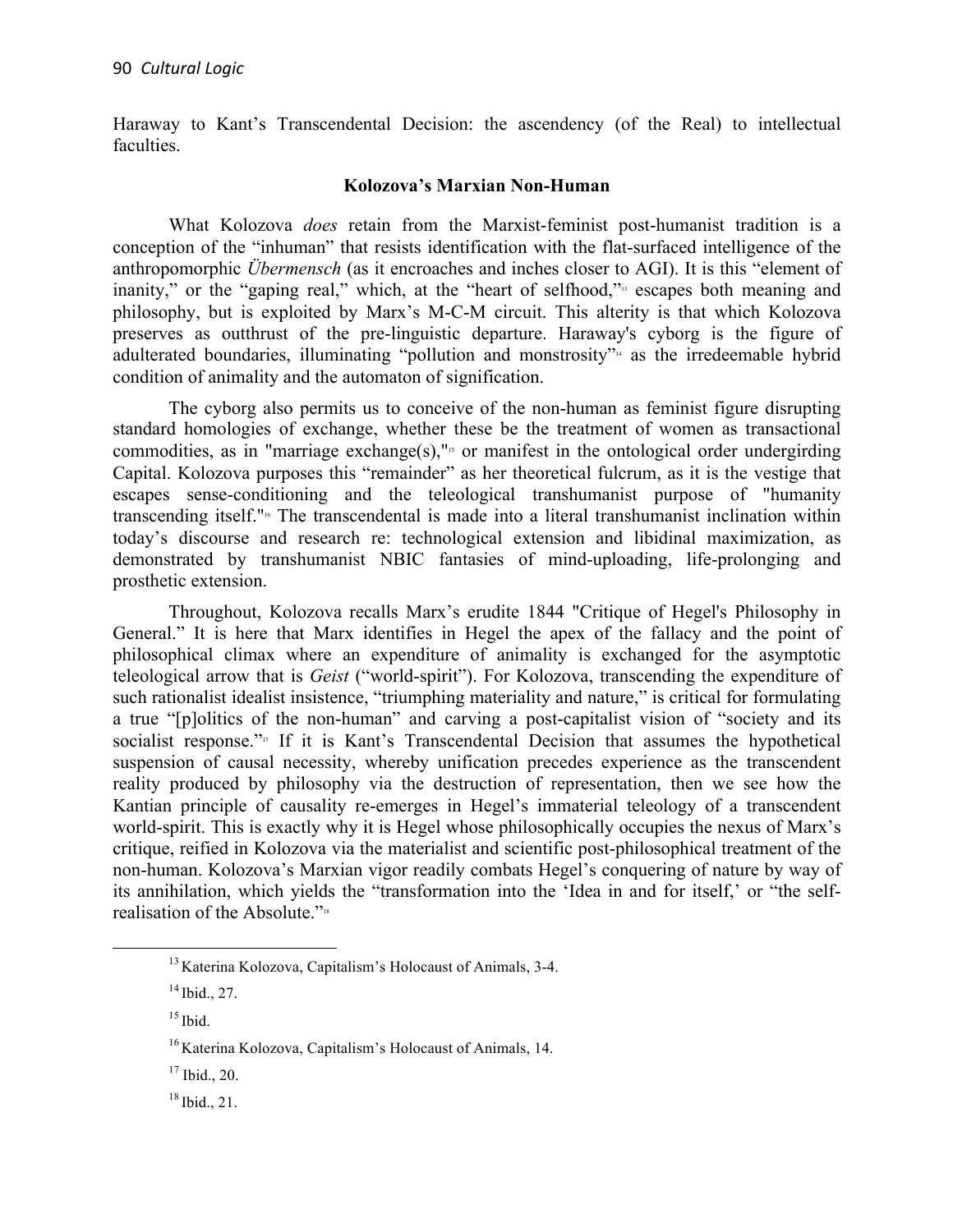Haraway's dyad between animal and machine is reproduced in Kolozova's system of the non-human as a doublet-split between the Real, understood here as material physicality, which is poised against the "automaton" of signification. It is the aperture of the "automaton" that captures Hegelian transcendence, regulating subjectivity (transcending body), capitalism (transcending matter), and patriarchy (transcending human animality or femaleness). Rather than circumscribe the automaton to automized computational, the consolidation of Marx's materialist formalism and Laruelle's reversal of the interconditioned formulation (between thought and the Real) prompts the automaton as the self-moving process of signification and language. The automaton is a (spectral) value-exchange system, retrofitted along the linealities of anthropocentric mythologemes. Whereas post-structuralism attempts to arrive at the Real through thought (or "philosophizing," proper), Kolozova furthers Laruelle's insistence upon thought as a mere "fictionalized" cloning of the Real, <sup>19</sup> arriving at the abject as a thérion of distorted mediation, a politically-galvanized estrangement necessary to escape the philosophy's purview of phenomenological postulation and metaphysical abstraction.

Accordingly, the Real is beyond the brink of exteriority and, thus, it can solely be (replicated/cloned as) the object of "fictionalization." For both Kolozova and Laruelle, science accepts thought's finitude and the Real's foreclosure as the determination-in-the-last-instance of its practice.<sup>®</sup> Indifferent to language, which seeks to mediate and correlate its exteriority, the Real's stronghold is in this "dualysis," or a "cut" of "critical distinction,"<sup>21</sup> which affirms that language and thought mediate the transcendental incursion of philosophy, directing it towards the political terrain of the Real. Marx's "science of species" similarly seeks a "non-standard" position of exteriority. Kolozova demonstrates how Marx not only upends Hegel's teleologically-denaturalized spirit—where, denuded of spiritual negation, logical life bears a "constitutive 'surplus of life' that goes beyond what either natural or spiritual life can bear"<sup>22</sup> but, also, circumvents the fallacy of Kant's noumenon, that radical "outsidedness" that cannot be recounted.

## **The Animal as Exploitive Functor: The Annihilation of the Physical**

In parallel to capitalism's treatment of physical commodities (which accumulate fetishized value) is the exploitation of *homines sacri*, whereby value-production is materially invested through the discrete process of signification. Kolozova's Marxian fervor balances the poles of materialist critique with theoretical aptitude: Kolozova grounds her analysis in contemporaneous political phenomena, ascertaining that emigrants, women, and workers are those exploited along their basis of proximity to the animal. In Marx's analysis, labor is revealed to have an inextricable bond to wage labor; Laruelle demonstrates that philosophy consistently produces an amphibology, whereby sign, thought and truth are ceded as "indistinguishable from

<sup>&</sup>lt;sup>19</sup> François Laruelle, Philosophy and Non-Philosophy (Minneapolis: University of Minnesota Press, 2013), 231.

 $^{20}$  François Laruelle, Philosophies of Difference: A Critical Introduction to Non-Philosophy, trans. Rocco Gangle. (London: Bloomsbury Press, 2010), 233.

<sup>&</sup>lt;sup>21</sup> François Laruelle, A Biography of Ordinary Man: On Authorities and Minorities, trans. Jessie Hock and Alex Dubilet (London: Polity Press, 2018), 105.

<sup>&</sup>lt;sup>22</sup> Frank Ruda and Rebecca Comay, The Dash—The Other Side of Absolute Knowing (Cambridge, MA: MIT Press, 2018), 25.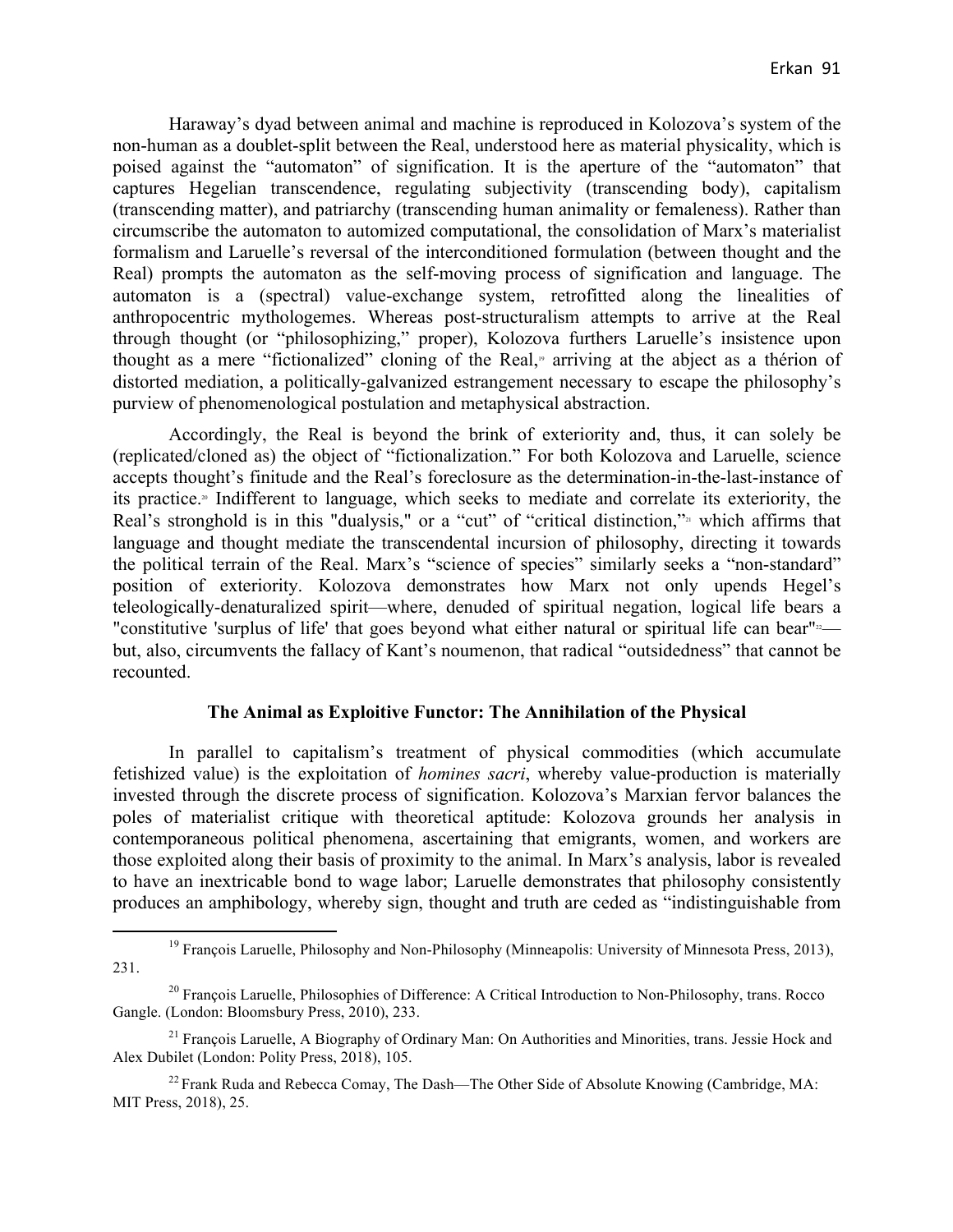the real." $23$  Philosophy's capitalist sublation—an usurping of the position of the Real—is contrasted with Laruelle's non-standard philosophy, which uses the transcendental material of philosophy to illuminate how the Real is, in fact, irrevocably indifferent to the thought that seeks to signify or describe it. Such is the purpose of "cloning," not only to demonstrate how the Real functions but how proletarianization is manifest through the seizure of abstract labor for wage. As opposed to the auto-referential postulation of exchange-value, which determines the Marxist medium of relation, Laruelle's non-Marxist formulation is grounded by the principle of physicality being independent from representations.<sup>24</sup>

It is quite possibly the most pernicious and dangerous misreading of Marx where one arrives at capitalism's plexus as determined by the material. As confirmed by the dominion of today's immaterial labor, manifest in the "generalized proletarianization" of diffracted neuropower (e.g. those shopping online and surfing the web are both equally privy to the passive collection of metadata information, which will be sold and exchanged by servers and businesses, alike), capitalism's pathology arrives at the immaterial phantasm and is sustained by the gradual annihilation of the physical. Thus, finance capitalism's teleological vantage is not "absolute surplus" but what Marx termed "relative surplus-value." As opposed to "absolute surplus," which relies on increased work hours and a corresponding broadening of production, "relative surplus-value" is generated by improvements in technology, workplace organization or appropriative labor productivity (e.g. the monetization of debt),<sup> $\alpha$ </sup> "arising from the curtailment of the necessary labour-time" and the obfuscation of regular temporal ordinance.<sup>26</sup>

The destruction of brute materiality and the bodily/biological domain of exteriority is reduced so that, through its dematerialization, it becomes "pure value."<sup>27</sup> This destruction of brute materiality, or animality, is the central fixture of Kolozova's metaphor of the rites of *holocaustos*, or, etymologically, the "burning of the dead animal."<sup>28</sup> Where the *enagismata*, or ritual Greek offerings to the dead, were supplementary (e.g. the benefaction of milk, honey, wine or perfumes), the "*holocaustos*" serves as the foundation of logos, law and order in the polis through "[t]he destruction of the physical body," thus ensuring the "immortal light of reason." $\frac{3}{2}$ " The capital cycle invigorates the complete holocaust of all animality and material vestiges so as to insure that the absolute rule of "pure reason," or of "Absolute Spirit" finds it perfected immaterial thrust in its perfected form: capitalism-as-philosophy.

The sacrificial Olympian ritual dedicated to life-preserving and reason, *hiereia*, remains attached to the physical body as a transcendental product, as the sacrificed burnt body is transformed into the transcendental. This "becoming" of "pure value" is the process of

 <sup>23</sup> Katerina Kolozova, Capitalism's Holocaust of Animals, 38.

 $24$  Therefore, "[t]he real is given in essentially passive experiences, and cannot ground a metaphysical and political activism or voluntarism [….] The real is not a vague instance, the jewel of ideology; it is 'individual' experiences." See: François Laruelle, A Biography of Ordinary Man, 144.

 $^{25}$  Arjun Appaduria and Neta Alexander, Failure (London: Polity Press, 2019), 110.

<sup>&</sup>lt;sup>26</sup> Karl Marx, Capital: A Critique of Political Economy, Volume I, Book One: The Process of Production of Capital, trans. Samuel Moore and Edward Aveling (Moscow: Progress Publishers, 1999), 221.

<sup>&</sup>lt;sup>27</sup> Katerina Kolozova, Capitalism's Holocaust of Animals, 45.

 $28$  Ibid., 111.

 $29$  Ibid.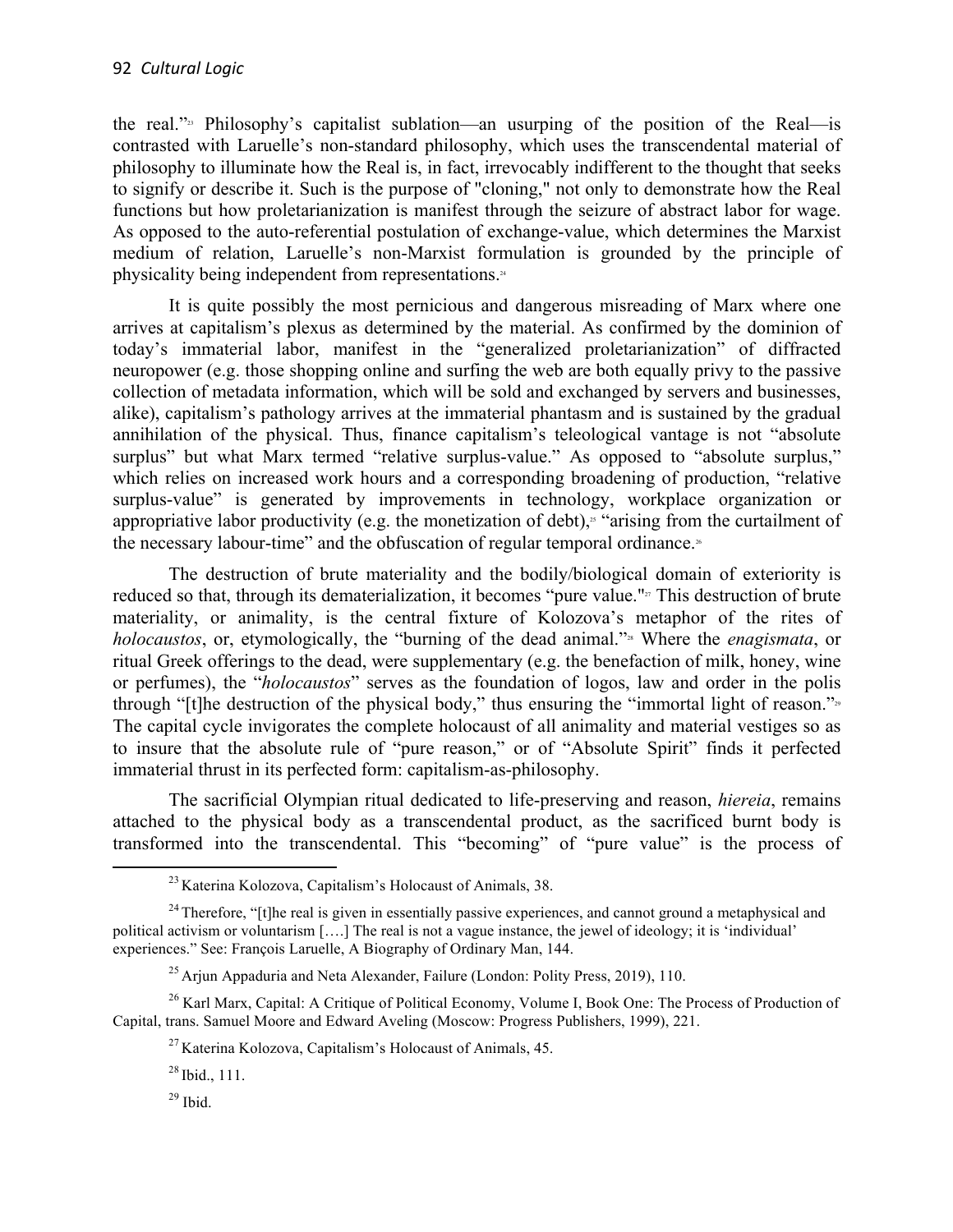abstraction, whereby a signifying chain encloses around the processual accumulation of exchange and worth-accumulation. Thus, Kolozova follows Laruelle's "determination-in-thelast-instance" to demonstrate that it is not the fetishized abstraction-process of surplus value via massive hyper-production that epitomizes capitalism's hubris. Instead, it is the "Complete holocaust," directed towards competition between the immortal gods, whereby the reality of "being in a state of exception" engenders transcendence.<sup>30</sup> Today, of course, it is not the ritual rites of *hiereia*/*holocaustos* that seeps into the political economy of material detachment and annihilation but the automaton manifest as machinic transhumanism, whereby computation indexes the process of full signification.

## **Radical Metaphysics of Un-Computability**

Marx decenters the humanist perspective as it is philosophically determined by equating naturalism *with* humanism, insisting on the materialist epistemic foundation of the "real and sensuous" as material and determined by "bodily form".<sup>31</sup> Similarly, Laruelle's conception of the "human-in-human"<sup>32</sup> refers to human identity "in the last instance," abdicating its status to the state of the Real, where it precedes, yet simultaneously prefigures, language. If Laruelle's conception of "identity in the last instance" is determined by the Real, which, in turn, is determined by the physical/material, then there is something outside of the formalism and computability of full signification: a radical metaphysics. Marx's homology with Laruelle's nonstandard philosophy is on the mark of science as a post-philosophical semblance whereby philosophy and the world are recognized for their cosmologically unorganized material, "to be studied in its unilaterality."<sup>33</sup>

Laruellean non-standard philosophy's Marxian expulsion of exchange is particularly appropriate when examining the technesis of our era, where predictive processing algorithms, continuous computation and elastic graph bunching determine biometric surveillance and noetic dreaming. The trans-spatial bounds of Foucauldian disciplinary society have been revised by modulation, so that "control," as a purvey of digitality, is a silent accomplice to daily life.<sup>44</sup> It is the absolutely determining matter of physicality and praxis that gives an account to the thinking subject, rather than philosophy; such is the post-philosophical stance that bridges Marx with Laruelle. Marx's scientific materialist study intends to wrest the subject from Hegelian subjective self-consciousness as a substitution for material praxis. Thus, whereby philosophy is centered by subjectivity's atavist humanisms and anthropomorphism, scientific thought is determined by a kind of "third party perspective" that Marx described as "objective, natural and sensuous," where "[i]individuation is praxis of the matter and the individual life form, including

 <sup>30</sup> Ibid.

<sup>&</sup>lt;sup>31</sup> Karl Marx, "Critique of Hegel's Philosophy in General" in The Economic and Philosophic Manuscripts of 1844 and the Communist Manifesto, trans. Martin Milligan (Buffalo: Prometheus, 2009).

<sup>&</sup>lt;sup>32</sup> François Laruelle, Théorie des étrangers: Science des hommes, démocratie, non-psychanalyse, trans. Katerina Kolozova (Paris: Editions Kimé, 1995).

<sup>33</sup> Katerina Kolozova, Capitalism's Holocaust of Animals, 96.

<sup>&</sup>lt;sup>34</sup> Gilles Deleuze, "Postscript on Control Societies," in Negotiations, 1972-1990, trans. Martin Joughin (New York: Columbia University Press, 1995), 177-182.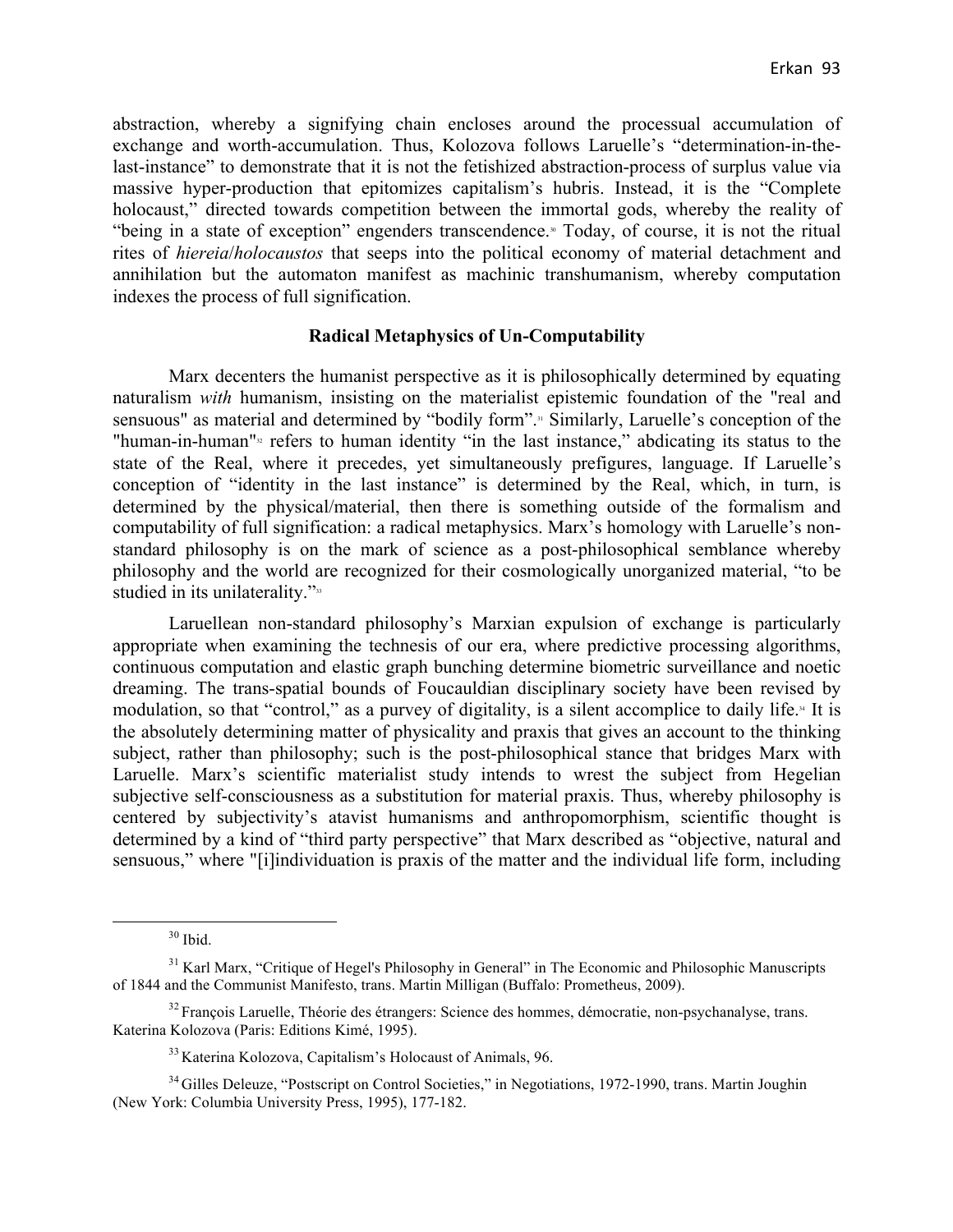human, is its result."<sup>35</sup> Drawing from Simondon, individuation—or "transindividuation," which is trans-generationally determined by technological apparatuses—comprises the morphology of the existing material universe. Thus, the process of (trans)individuation can never be exhausted, continually coming-into-being by the becoming-produced of psychosocial "information" through multi-generational assemblages and circuits.<sup>\*</sup> The pre-linguistic upswelling is not only a abject remainder but the grounds for capitalist mining, as transindividual memory "transits across individuals and generations, engaging within the cross-generational social sphere of non-verbal encoding."<sup>37</sup>

Accordingly, Kolozova traces a parallel with Walter Benjamin's "divine violence" and Carl Schmitt's "religious miracle" by conceiving of an enactment of sovereignty beyond human morphology, invigorating a radicalization of the dyad while resorting to the post-philosophical discursive possibilities of non-self-standing entities. Where leftist accelerationists like Nick Srinek and Alex Williams direct us towards transhuman, Kolozova's non-humanist discourse is rid of philosophical sufficiency, so as to erase the metaphysical trace of fetishization that subordinates automata to the axis of capital, which invariably results in derealization (or "dematerialization"). In today's capitalist world of automation and predictive technics, the "excess of commodity production is solved through holocaust of use value—literal destruction of products—in order to preserve the mathematical projection of surplus value."<sup>38</sup>

Kolozova's Marxist-feminism seeks to instantiate gender as a dematerialized abstraction, rather than to reinstate the (binary and fetishistic) terms of identity politics, which are complicit in evacuating the "relevance of any physicality."<sup>39</sup> Recall that Marx's description of the automaton of capital frames the mechanized process of elimination; this is not automation conceived of as it is relegated to the fiduciary horizon of commodity-as-money but, also, as the fetish that recognizes "the irrelevance of materiality"<sup>40</sup> (such is the circuit of product-as-profit, or P-P'). Thus, the Laruellean "reworking" of the Socialist "nonhuman" does not seek to lionize the body as "the perfect automaton" but establish a material unity between sheer materiality and the self-standing real.

# **A Stranger Thought: On Xeno-Feminist Posthumanism and Haraway**

While eruditely synthesizes Irigaray, Haraway, Marx and Laruelle, and instating a non-Euclidean vantage, Kolozova polemics are most prudently honed when she problematizes contemporary feminist techno-solutionist transhumanism's relics, as they appear under today's post-Marxist discourse. One such marked example is the feminist collective Laboria Cuboniks,

 $39$  Ibid.

 <sup>35</sup> Katerina Kolozova, Capitalism, 101.

<sup>&</sup>lt;sup>36</sup> David Scott, Gilbert Simondon's Psychic and Collective Individuation: A Critical Introduction and Guide (Edinburgh: Edinburgh University Press, 2014), 139.

<sup>&</sup>lt;sup>37</sup> Ekin Erkan, "Psychopower and Ordinary Madness: Reticulated Dividuals in Cognitive Capitalism," Cosmos and History: The Journal of Natural and Social Philosophy, 15.1 (2019), 220.

<sup>38</sup> Katerina Kolozova, Capitalism's Holocaust of Animals, 120.

<sup>&</sup>lt;sup>40</sup> Ibid.; here, Kolozova further remarks that, "[t]o aspire for equality in marriage and in relation to the two normative genders is to participate in the pacification of the subversive force of sexual queerness and the possibility of feminist Marxism."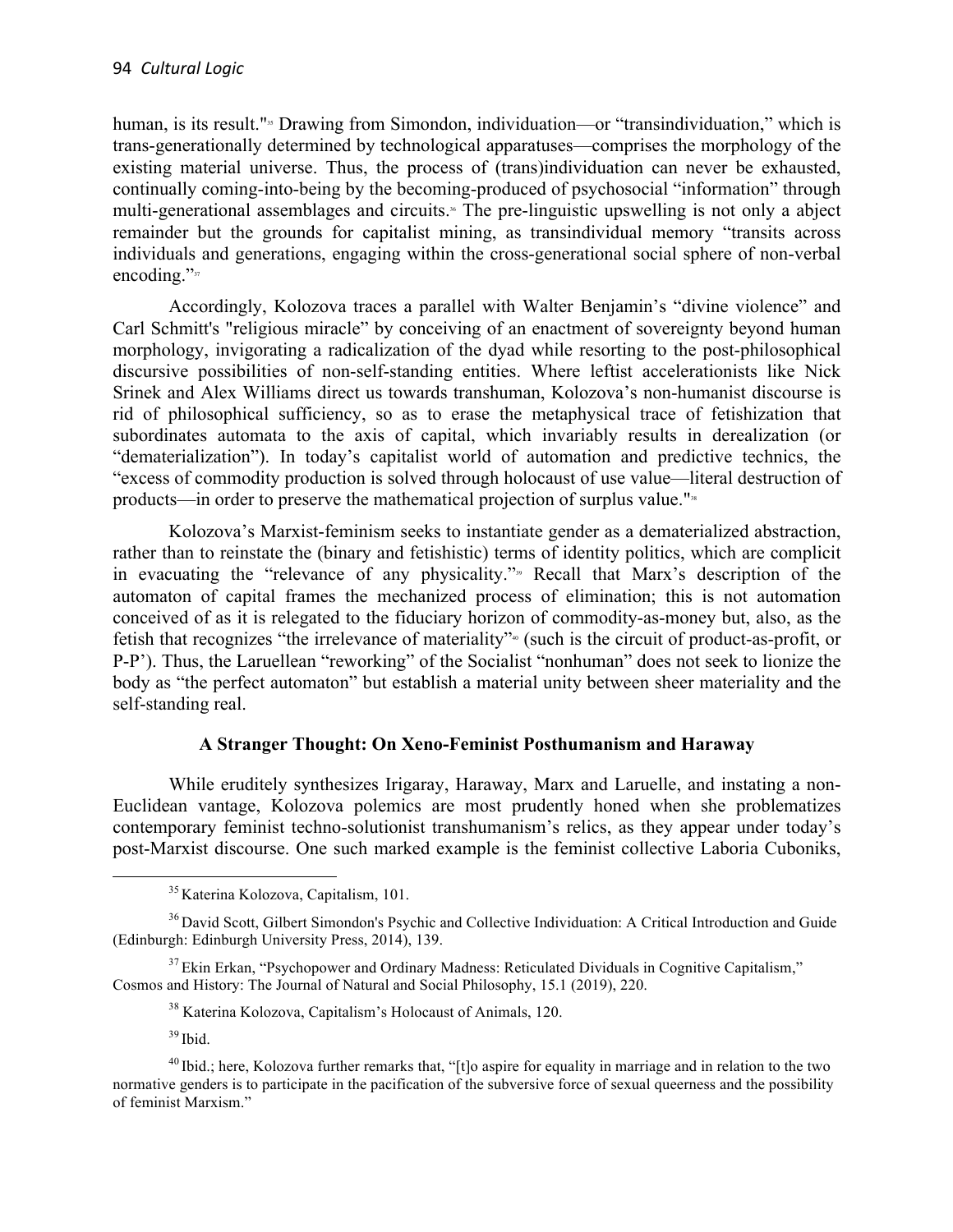whose *The Xenofeminist Manifesto: A Politics for Alienation* (2018) seeks to expel essentialism naturalism which, according to the xenofeminist collective "reeks of theology." However, as Kolozova demonstrates, the xenofeminist project fails to recognize the dialectic ratiocination between physicality and the automaton of signification, or—through the Laruellean aperture the preeminence of the Kantian Absolute of Pure Reason and "nature." The xenofeminist project remains within an atavistic garrison, structurally knotted to the strand of capitalism that, to paraphrase Žižek, is little more than "Capitalism with a friendly face."

Rather than a decentered humanism of material physicality, the xenofeminist opposition to naturalism:

"remains entrapped within the old humanism that is determined inside the binary of naturalism/rationalism, an extension of the Cartesian divide that fails to recognize the devaluation or subordination of matter and physicality to the cognitive practice of self-standing abstraction (of the Universal Egoist) or the allencompassing entity of Reason."<sup>41</sup>

Xenofeminism's appeal to an anti-materialist solution reveals its complicity within the inherent process of de-materialization that is concurrent to capitalism's impulse for erasure via the becoming-surplus, which Kolozova captures under the destruction of the physical body via *holocaustos*. Furthermore, the xenofeminist project fails to regard the technical becoming of automation as a node of originary alienation, as Marx presaged. The xenofeminist's manifesto contends with simply negotiating with capitalism for more rights, less consumerism, and better protection of vulnerable social groups, querying "[w]hy is there so little explicit, organized effort to repurpose technologies for progressive gender political ends?"<sup>42</sup> Whereas Kolozova's tactical use of Laruelle postulates for a socialist political-economic infrastructure of the non-human, the xenofeminist project returns to re-engineering the world via technical appropriation, faltering into the same flounder as leftist accelerationism.

However, it is not simply the xenofeminist project that is privy to capitalism's extemporization of diffuse dissipation. Kolozova also brilliantly problematizes Haraway's "weak Christian moralism."<sup>43</sup> According to Haraway's *When Species Meet* (2007), we "human beings" ought to learn to "kill responsibly" for, as animals ourselves, we sometimes need to kill other animals; according to Haraway, what is key is that we must not kill in the "calculative sense", or through "preset taxonomic calculation."<sup>44</sup> From lab animals to animals for slaughter, Haraway erects a false equipollence between the human and animal as laborers. Despite Haraway attempts to bypass the discourse of perfected calculability refined by technical aptitude and predictive processing (which transpires in the xenofeminist project), Haraway treats the human and nonhuman animal as commensurate, passing through a sustained an equally complicit chain of technological instantiation.

 $41$  Ibid., 131.

<sup>42</sup> Laboria Cuboniks Xenofeminism: A Politics of Alienation (2015). Available at http://www. laboriacuboniks.net/#firstPage, accessed on October 23, 2019.

<sup>43</sup> Katerina Kolozova, Capitalism's Holocaust of Animals, 141.

<sup>44</sup> Donna Haraway, When Species Meet (Minneapolis: University of Minnesota Press, 2017), 71; 81.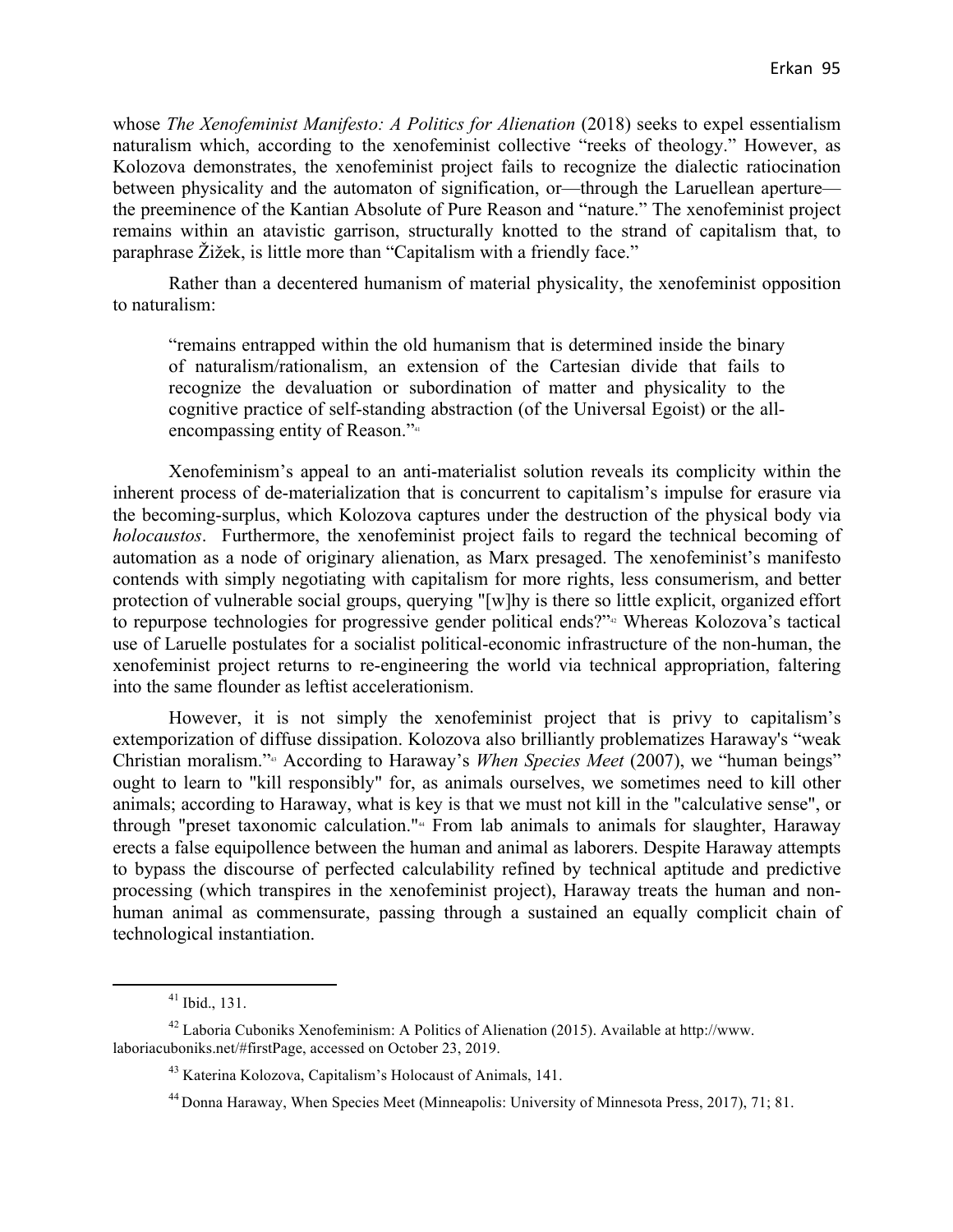Haraway's is neither a Marxist nor feminist (and certainly not a Marxist-feminist) solution. Wage labor is unequivocally applicable to humans *solely*, and Haraway's elevating the non-human animal and human into mutually bound "laborers" not only implies an (alien) agency of labor, <sup>45</sup> akin to the Hegelian *Geist*, but, more critically, placates the capitalist "holocaust of animals" to a bearable plateau.

Here, we find Kolozova is at her most ardent Marxian advocacy, as she makes no mistake: animals are reduced not into laborers but "*commodities* that serve the use value of combustion of their materiality," with "their holocaust" as "the origin of the aerial reality of not only surplus value but of value *tout courte* or of the Absolute."\* Laruelle's "victims-in-person"<sup>47</sup> serves a far more politically rigorous role than Haraway's abstractions reified as general entities, for Laruelle's generalization, manifest as a "superposition," is not bound to human-psychological identification but universal compossibility.<sup>48</sup> Kolozova does not prompt some kind of revalorization or anthropomorphizing of the animal as a general equivalent of the Real. Instead, she recognizes that this reduction is the foundational gesture of capitalism, the very same gesture that "grounds and sustains patriarchy and heteronormative sexuality" as a "general equivalent of woman or the woman as reified abstraction."<sup>4</sup> Rather than impart an amphibologic metaphysics of supplanting the perfected Real via the philosopheme, Kolozova seeks to emancipate the nonhuman, beginning with the animal. Within the tradition of the (standard) philosopheme, from Plato's *Timaeus* to Derrida's "The Animal that I am," the animal is either reduced to a "mere machine," an automata devoid of any semblance of epiphenomenal sensoria, or disembodied as a superlative category, appropriated for framing truth claims by instantiating the Real through animality-as-transcendent.

While Kolozova does not engage in any particular empirical-ecological survey of factory farming, the Anthropocene, carbon/methane emissions, land degradation or biodiversity loss, she does prompt an emancipation of materiality, inflaming a Laruellean "future science" where the non-human is prohibited from being assigned any special hierarchical status. While Kolozova inaugurates the possibility of such prospects *Capitalism's Holocaust of Animals* also reveal that there is a great deal of further non-human Marxist work to be done.<sup>50</sup>

<sup>&</sup>lt;sup>45</sup> John Ó Maoilearca uses the term "philosomorphism" to describe the anthropic compulsion riddling the history of standard philosophical practice. According to Laruelle, philosophy "not only anthropomorphises the Real, it anthropomorphises man too (or rather, it philosomorphises both after its own image)." According to Maoilearca, "[t]he radicality of non-philosophy is rooted in its non-decisionism: it is an axiom, or better, a stance or posture, an embodied attitude." It would appear that Haraway inherits her conception of animality, or animal-as-equipollientlaborer, from Derrida, whose philosomorphism indexes the animal as a signifier for death. See: John Ó Maoilearca, "The Animal Line: on the possibility of a 'Laruellean' non-human philosophy," Angelaki (2014) 19.2, 104-129; Jacques Derrida "The Animal That Therefore I Am (More to Follow)," trans. David Wills, Critical Inquiry (2002) 28, 369–418.

<sup>46</sup> Katerina Kolozova, Capitalism's Holocaust of Animals, 144.

<sup>&</sup>lt;sup>47</sup> Francois Laruelle, General Theory of Victims (Hoboken, NJ: Wiley Publishing, 2012), 148-149.

<sup>48</sup> That which Laruelle terms "superposition" reappears in Kolozova as the "set," a democratization of human-animal thought devoid of human morphology.

<sup>49</sup> Katerina Kolozova, Capitalism's Holocaust of Animals, 147.

<sup>&</sup>lt;sup>50</sup> Philosopher Alexander Wilson's recent book, Aisthesis and Perceptronium challenges the anthropocentric vantage of phenomenological distinction by hypostatizing the non-human as a perceptual category. See: Alexander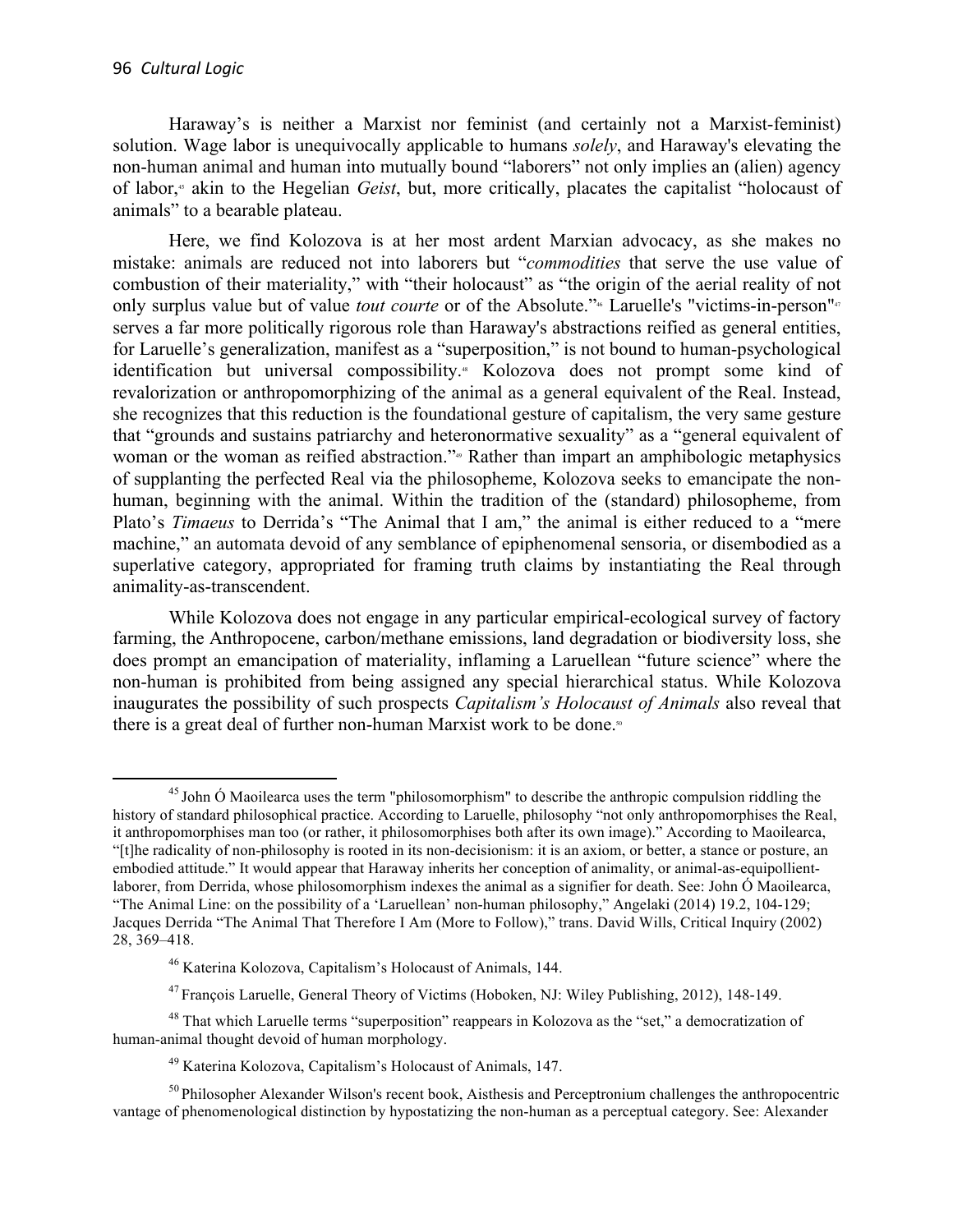#### **Conclusion: Lauelle Qua Marx**

Both Laruelle and Marx problematize philosophy for being trapped within a circularity of negligence, blindsiding materiality. Marx's critique of philosophy is rested on a "naturalism" that departs from vitalism, (re)submitting realism to exteriority. This "third person" conceptualization decenters the human episteme, abandoning the philosophical sufficiency of the human, marked in Kant's transcendental deduction and the Hegelian liberation of *geist*. In Laruelle, the perspective of exteriority is enacted by the non-human pre-lingual inhabitant, the "nonphilosophically-conceived animal"51 of ante-decisional enticement. The conception of "philofiction" permits us the possibility of subjectivizing the universe by fictionalizing the objectivization of self, upholding the stance of science that *submits* to the Real, rather than the other way around.<sup>52</sup>

Through Marx and Laruelle, Kolozova carves a conception of the non-human as devoid of the gesture of amphibology that conflates the Real with thought, which inevitably produces an ontologization of human centrality. Humanity, for Laruelle, is merely one "identity-in-the-lastinstance" among many and, "determined-in-the-last-instance," humanity is reduced to a category that is determined by historicity, thus becoming fundamentally vulnerable to the Real. In short, the human is a central for Laruelle because it *is a contingency*, rather than an Absolute—the human is positioned in Laruellean discourse as prior to any decision on the Real. In contrast, the standard philosophical decision would instate "the human" as a category prior to the philosophical projection (or "fictionalization") of the Real.<sup>53</sup> As Kolozova's Marxian project demonstrates, the interminable task of Laruellean radical immanence furnishes us with a nonhuman generic category with which to perturb the diffracted transhumanist confluence of the animal/machine dyad. The onus is now on us to further the political project through praxis and theory's conflux, whether this be circumscribed to environmental advocacy, ecological action or animal liberation.

<u> 1989 - Jan Sarajević, politički predsjednik i politički predsjednik i politički politički politički političk</u>

Wilson, Aesthesis and Perceptronium: On the Entanglement of Sensation, Cognition, and Matter (Minneapolis: University of Minnesota Press, 2019).

<sup>51</sup> John Ó Maoilearca, All Thoughts Are Equal, 115.

 $52$  This is how Laruelle's "non-standard philosophy" avoids relying upon science or mathematics as a central empty sign upon which the ontological facticity of the universe unfolds, which Quentin Meillassoux's anticorrelationist ascendancy necessitates.

<sup>53</sup> Jonathan Fardy, Laruelle and Art, 16.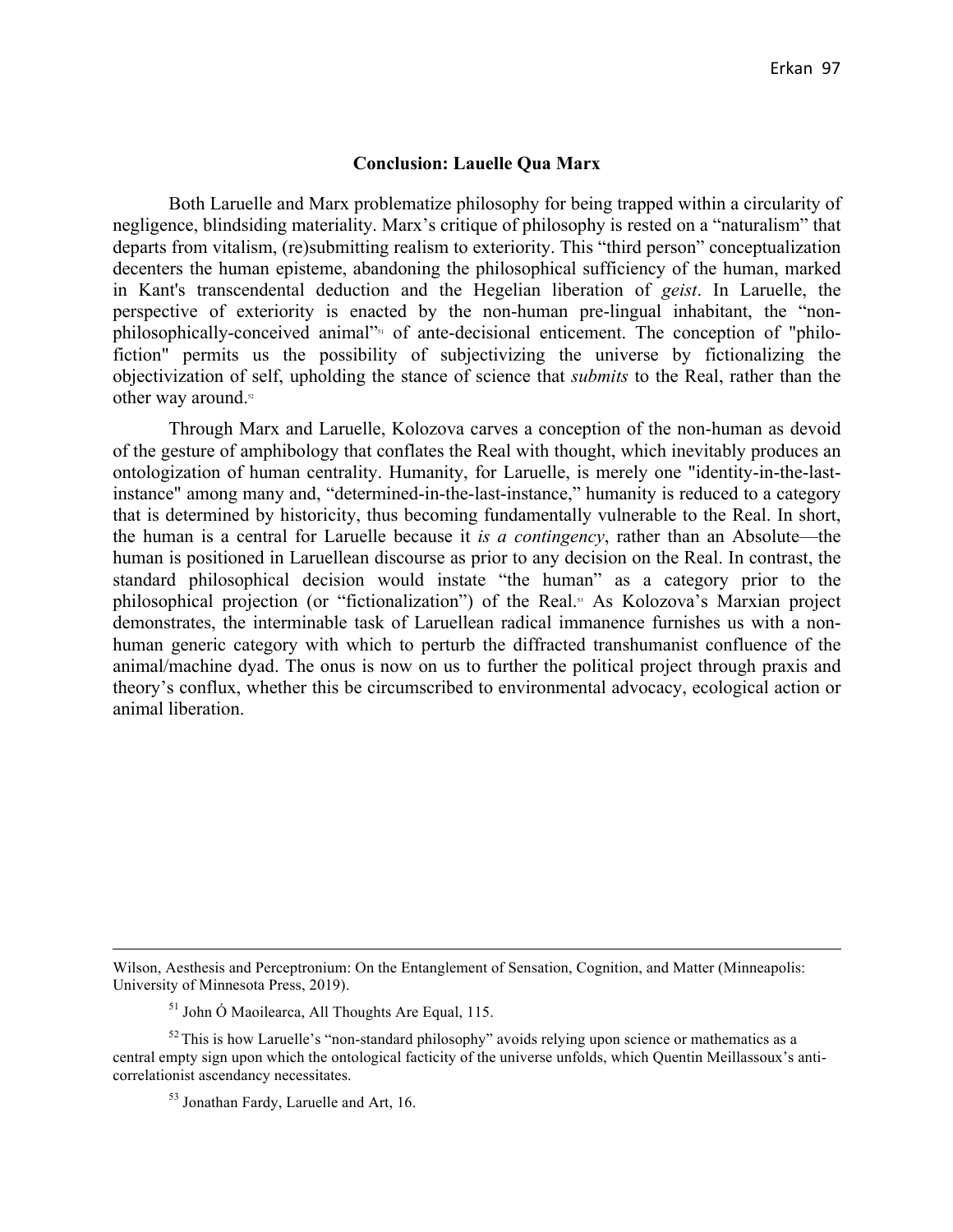### **Author**

Ekin Erkan is a philosopher of technology and media theorist, notable for developing Bernard Stiegler's system of "psychopolitics" and research on François Laruelle's non-standard philosophy. Erkan's work examines the collective closure between neural networks, predictive processing, and perceptual faculties as they relate to machine intelligence and algorithmic governmentality. Erkan is currently pursuing post-graduate research with Reza Negarestani and Reza Negarestani. Erkan has published their work in journals including *Cosmos & History*, *Cultural Studies*, *New Review of Film and Television Studies*, *Chiasma*, *Rhizomes*, and *Labyinth*. Erkan currently working with Giacomo Gilmozzi on Bernard Stiegler's United Nations 2020 World Summit initiative "Internation.World." Erkan is currently working on a book concerning the collective closure between net.art, early digital utopianism, and the Marxist-Leninist Turkish hacktivist group, Redhack.